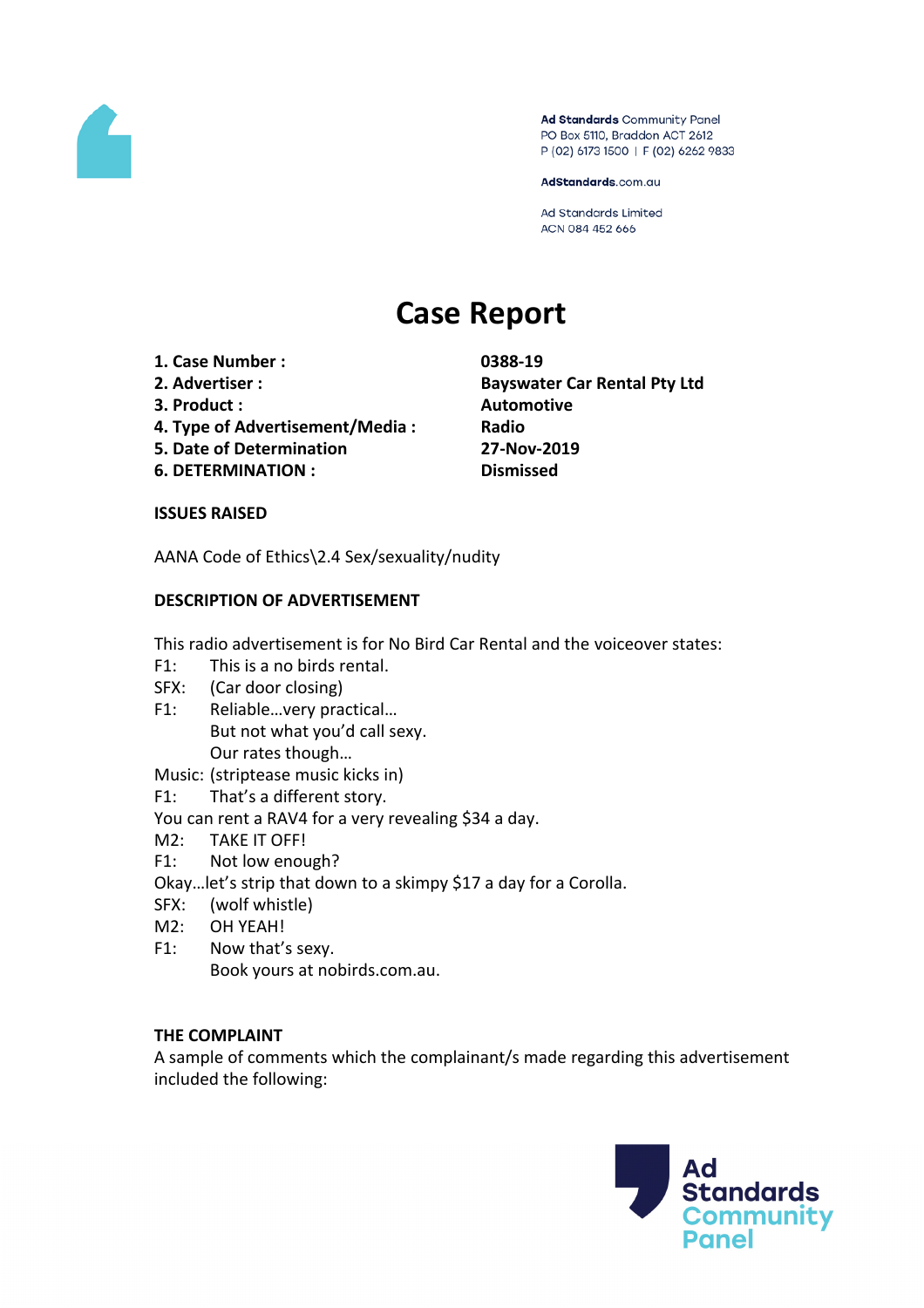

*The ad has a 'sexy' female voice talking about 'taking it all off' with 'sexy' music in the background. Also in the background are men's voices saying "take it off" and similar. It is clearly using strippers as a method for selling cars, which contributes to the ongoing objectification of women in the media. I find this offensive and am sick and tired of seeing and hearing this type of advertising.*

## **THE ADVERTISER'S RESPONSE**

Comments which the advertiser made in response to the complainant/s regarding this advertisement include the following:

## *Background*

*No birds is a low cost hire car company based in Perth and Sydney. The brand is irreverent, and doesn't like to take itself too seriously.*

*This ad is part of a broader campaign promoting no birds rental cars and it's no frills approach to business and the low prices they offer. The idea is to promote the prices as being sexy, when compared to their cars which are all plain white, simple and reliable. This has led to us to the campaign line of – our cars aren't sexy, but our prices are.*

## *Who the ad is targeting and why is it appropriate*

*The campaign is appealing to a car renter who is less worried about the type of car they are getting, they are price driven and just want a car that is clean, reliable and cheap. Our demographic target fitted the profile of KISS FM better than other stations.*

## *The ad itself*

*The intention of this ad, as part of that broader campaign, was to play against the stereotypically sexist genre, by playfully making the price the subject of objectification (as evidenced by the rest of the campaign). It was not the intention to 'use strippers to sell cars' as the complaint suggests.*

*Upon reflection, whilst we still believe in the ad and its intention, given a complaint has been made we will ensure we re-familiarise ourselves with the Codes and Compliance through training from the Communications Council, of which we are a member.*

## **THE DETERMINATION**

The Ad Standards Community Panel (the Panel) considered whether this advertisement breaches Section 2 of the AANA Code of Ethics (the Code).

The Panel noted the complainant's concern that the advertisement clearly references strippers to sell cars which contributes to the ongoing objectification of women.

The Panel reviewed the advertisement and noted the advertiser's response.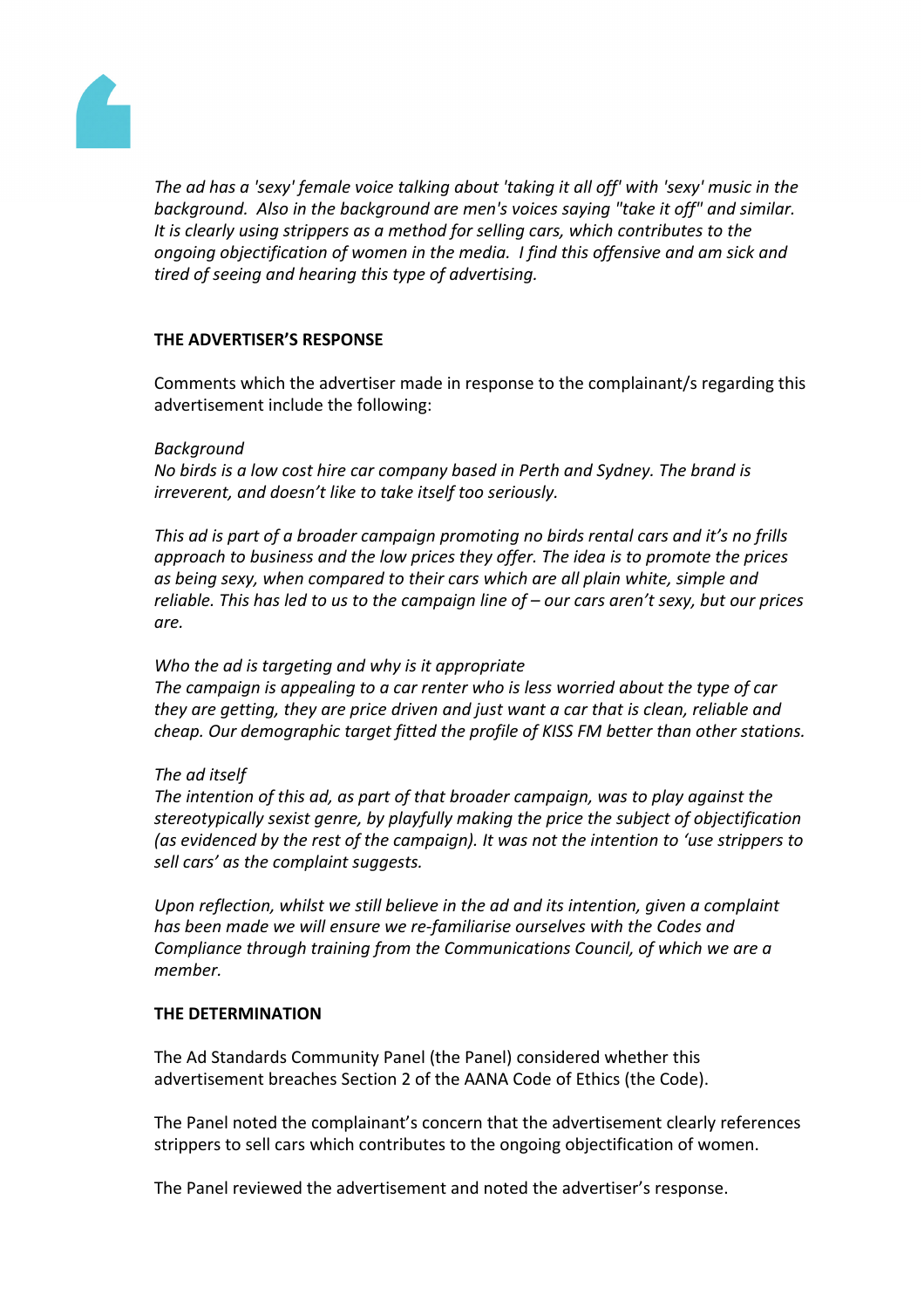

The Panel considered whether the advertisement was in breach of Section 2.4 of the Code. Section 2.4 of the Code states: "Advertising or Marketing Communications shall treat sex, sexuality and nudity with sensitivity to the relevant audience".

The Panel considered whether the advertisement contained sex, sexuality or nudity.

The Panel considered whether the advertisement contained sex. The Panel noted the dictionary definition of sex most relevant to this section of the Code of Ethics is 'sexual intercourse; sexually stimulating or suggestive behaviour.' (Macquarie Dictionary 2006). The Panel considered the advertisement did not contain sex.

The Panel considered whether the advertisement contained sexuality. The Panel noted the definition of sexuality includes 'sexual character, the physical fact of being either male or female; The state or fact of being heterosexual, homosexual or bisexual; sexual preference or orientation; one's capacity to experience and express sexual desire; the recognition or emphasising of sexual matters'. The Panel noted that the use of male or female actors in an advertisement is not of itself a depiction of sexuality.

The Panel considered that the advertisement features a man calling out 'take it off', wolf-whistling and a woman talking about prices being 'revealing', 'skimpy' and 'sexy'. The Panel considered that while the advertisement is referencing prices and not a person, the language in the advertisement could be considered a recognition or emphasis of sexual matters. The Panel considered that the advertisement did contain sexuality.

The Panel then considered whether the advertisement contained nudity. The Panel considered whether the advertisement contained nudity and noted that the dictionary definition of nudity includes 'something nude or naked', and that nude and naked are defined to be 'unclothed' and 'without clothing or covering' (Macquarie Dictionary 2006). The Panel considered that the Code is intended for the Panel to consider the concept of nudity, and that partial nudity is factor when considering whether an advertisement firstly contains nudity. The Panel considered that this was a radio advertisement and that this did not contain nudity.

The Panel then considered whether the advertisement treated the issue of sexuality with sensitivity to the relevant audience.

The Panel considered the meaning of 'sensitive' and noted that the definition of sensitive in this context can be explained as indicating that 'if you are sensitive to other people's needs, problems, or feelings, you show understanding and awareness of them.'

(https://www.collinsdictionary.com/dictionary/english/sensitive)

The Panel noted that the requirement to consider whether sexual suggestion is 'sensitive to the relevant audience' is a concept requiring them to consider who the